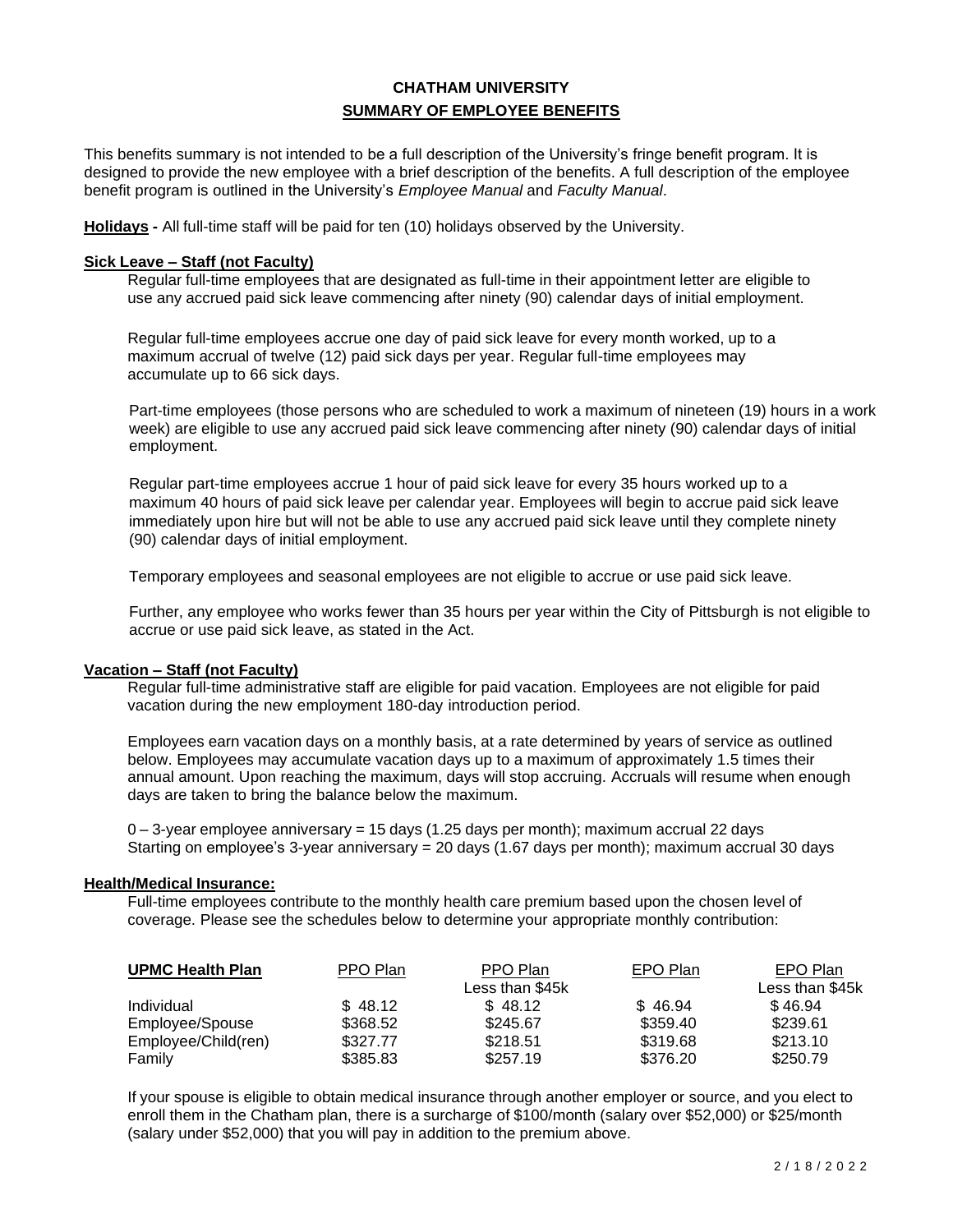# **Health/Medical Insurance (continued):**

Deductible\*: \$1,000 / \$1,500

\*For new full-time employees, Chatham reduces deductible for first calendar year to \$0.00. All employees have the ability to reduce their deductible to \$0.00 for future years through our Fit for the Future program.

# **Fit for the Future:**

Through UPMC's "Take a Healthy Step" Program, Chatham offers full-time employees an incentive for taking preventative actions with their health. The incentive reduces their health plan deductible to \$0.00 for the next calendar year.

By completing specific healthy activities, employees can earn points. When an employee (individual plan) or both employee and spouse (family plan) earn(s) 500 points, the deductible for the following year will be waived.

Points can be earned from October 1 through September 30 for following calendar year.

Sample point structure from previous years:

Biometric Screening: 200 Coach on Call: 50 Health Coaching: 200 Activity Tracker: 25

*My*Health Questionnaire: 200 Preventative Exams: 200 Flu Shot: 200 5% improvement from previous biometric screening: 25

Well-Visit: 200 \**Point structure may change annually*

# **AnywhereCare:**

With UPMC AnywhereCare, employees/families can access care 24/7 for common medical issues through a virtual care visit instead of going to the doctor's office. They can send in a prescription to your selected pharmacy.

# **Dental Insurance: Delta Dental**

|            | Option I | Option II |
|------------|----------|-----------|
| Individual | \$28.51  | \$17.30   |
| Family     | \$90.89  | \$50.65   |

| <b>Benefits and Covered Services</b>                         | <b>Option 1</b> | <b>Option 2</b> |
|--------------------------------------------------------------|-----------------|-----------------|
| Diagnostic & Preventative Services                           | 100%            | 100%            |
| Exams, cleanings, x-rays, sealants, space maintainers        |                 |                 |
| <b>Basic Services</b>                                        | 100%            | 80%             |
| Fillings, denture repair, posterior composites, simple tooth |                 |                 |
| extractions                                                  |                 |                 |
| Endodontics (root canals)                                    | 100%            | 80%             |
| Periodontics (gum treatment)                                 | 100%            | 80%             |
| <b>Oral Surgery</b>                                          | 100%            | 80%             |
| <b>Major Services</b>                                        | 70%             | 60%             |
| Crowns, inlays, onlays, cast restorations                    |                 |                 |
| <b>Prosthodontics</b>                                        | 70%             | 60%             |
| Bridges, dentures, denture reline/rebase                     |                 |                 |
| Implants                                                     | 70%             | 60%             |
| <b>Orthodontic Benefits</b>                                  | 50%             | n/a             |
| (for dependent children only)                                |                 |                 |
| <b>Orthodontic Maximums</b>                                  | \$1,000         | n/a             |
|                                                              | Lifetime        |                 |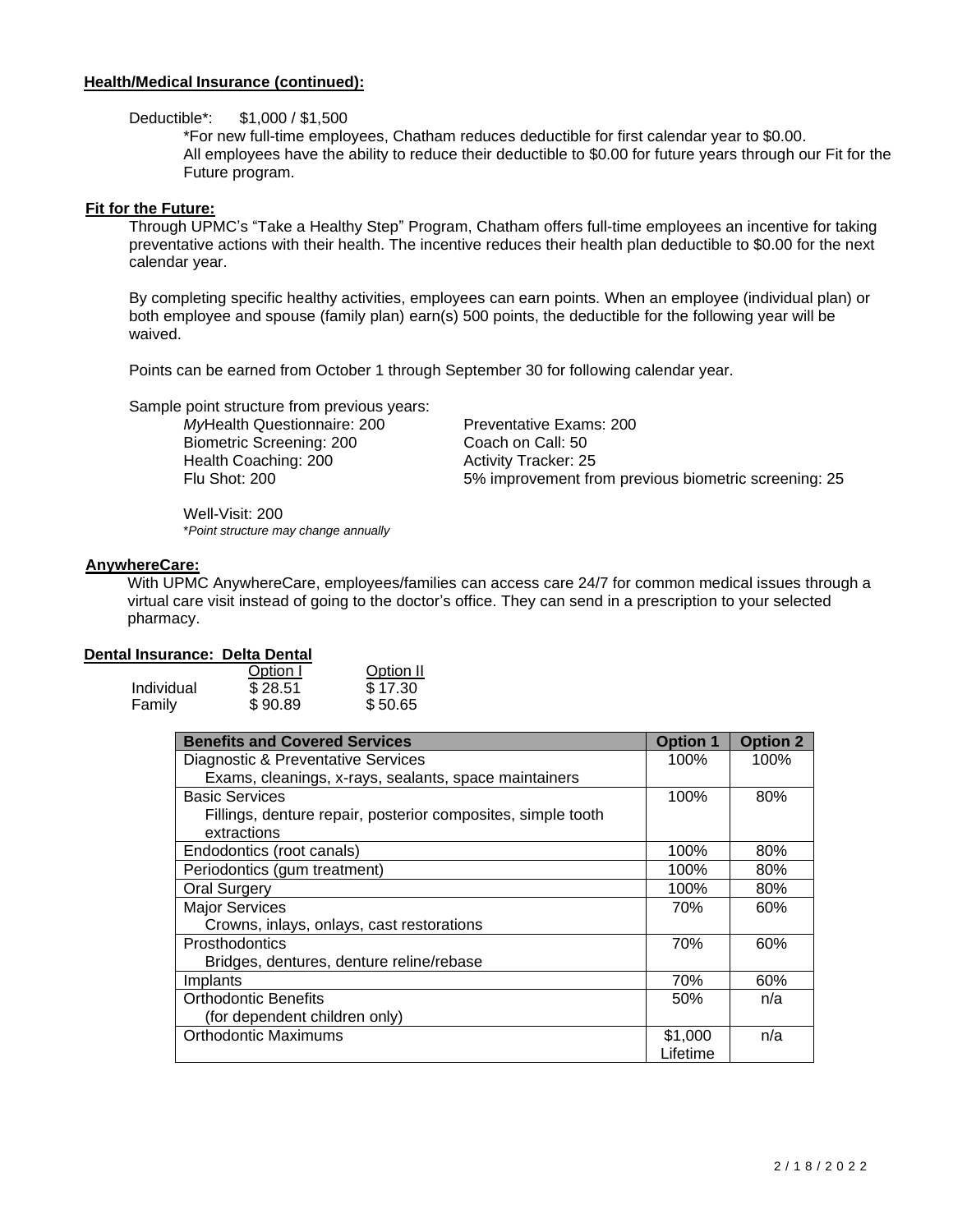# **Vision Insurance: Vision Benefits of America**

| Individual          | \$6.47  |
|---------------------|---------|
| Individual $+1$     | \$11.32 |
| Individual + Family | \$17.20 |

| <b>Service</b>                                             | <b>VBA Participating</b><br><b>Provider</b><br><b>Amount Covered/Benefit</b> |
|------------------------------------------------------------|------------------------------------------------------------------------------|
| Vision Exam (Glasses or Contacts)                          | 100%                                                                         |
| <b>Clear Standard Lenses (Pair):</b>                       |                                                                              |
| Single Vision                                              | 100%                                                                         |
| <b>Bifocal</b>                                             | 100%                                                                         |
| <b>Blended Bifocal</b>                                     | 100%                                                                         |
| Trifocal                                                   | 100%                                                                         |
| Progressives <sup>D</sup>                                  | Controlled Cost <sup>E</sup>                                                 |
| Lenticular                                                 | 100%                                                                         |
| Polycarbonate <sup>C</sup>                                 | 100%                                                                         |
| Scratch Coat - 1 yr                                        | 100%                                                                         |
| Frame <sup>B</sup>                                         | 100%                                                                         |
| -OR-                                                       |                                                                              |
| <b>Elective Contacts</b> (in lieu of eyeglass<br>benefits) |                                                                              |
| <b>Material Allowance</b>                                  | \$160                                                                        |
| <b>Fitting Fee</b>                                         | 15% off UCR <sup>A</sup>                                                     |
| -OR-                                                       |                                                                              |
| Medically Necessary Contacts <sup>F</sup>                  | 100%                                                                         |

A Usual, Customary, and Reasonable.<br>B Within the program's \$50 wholesale

Within the program's \$50 wholesale allowance (approximately \$125 to \$150 retail).

C Available In-Network at no charge for children under age 19.

Progressive lenses typically retail from \$150 to \$400, depending on lens options. VBA's controlled costs generally range from \$45 to \$175.

E Unless otherwise prohibited by law.<br>F Medically Required Contacts may o

Medically Required Contacts may only be selected in lieu of all other material benefits listed herein.

# **Section 125 Premium Conversion and Flexible Spending Accounts**

Full-time employees may elect to set up health, dental and vision insurance premiums on a pre-tax basis, which is a tax savings. In addition, Flexible Spending Account (FSA) reduces taxes by allowing the employee to pay for certain health care (medical, dental, and vision) and dependent care (daycare) expenses on a pretax basis. At the time of enrollment, you determine the amount you wish to contribute to each account. Your contributions will be deducted from your paycheck evenly throughout the year. \*Full elected amount for year available as of January 1!

#### **UPMC EAP Life Solutions**

Full-time employees, spouses, and dependents will receive up to six counseling sessions and other consultation services free of charge and totally confidential.

#### **Tuition Remission**

Tuition remission applies to employees, dependents, and spouses who take classes at Chatham University at nocost. The tuition remission benefits are as follows:

| Undergraduate Programs     | <b>Waiting Period</b>       |
|----------------------------|-----------------------------|
| <b>Full-time Employees</b> | 180-day introductory period |
| Dependents/Spouses         | One year of service         |

Graduate Tuition remission is for full-time employees only (it does not include dependents and spouses) after completing the 180-day introductory period and does not include the health science programs which are fulltime. Employees hired after January 1, 2008 must remain with the University after graduation for two years or repay the entire tuition expense.